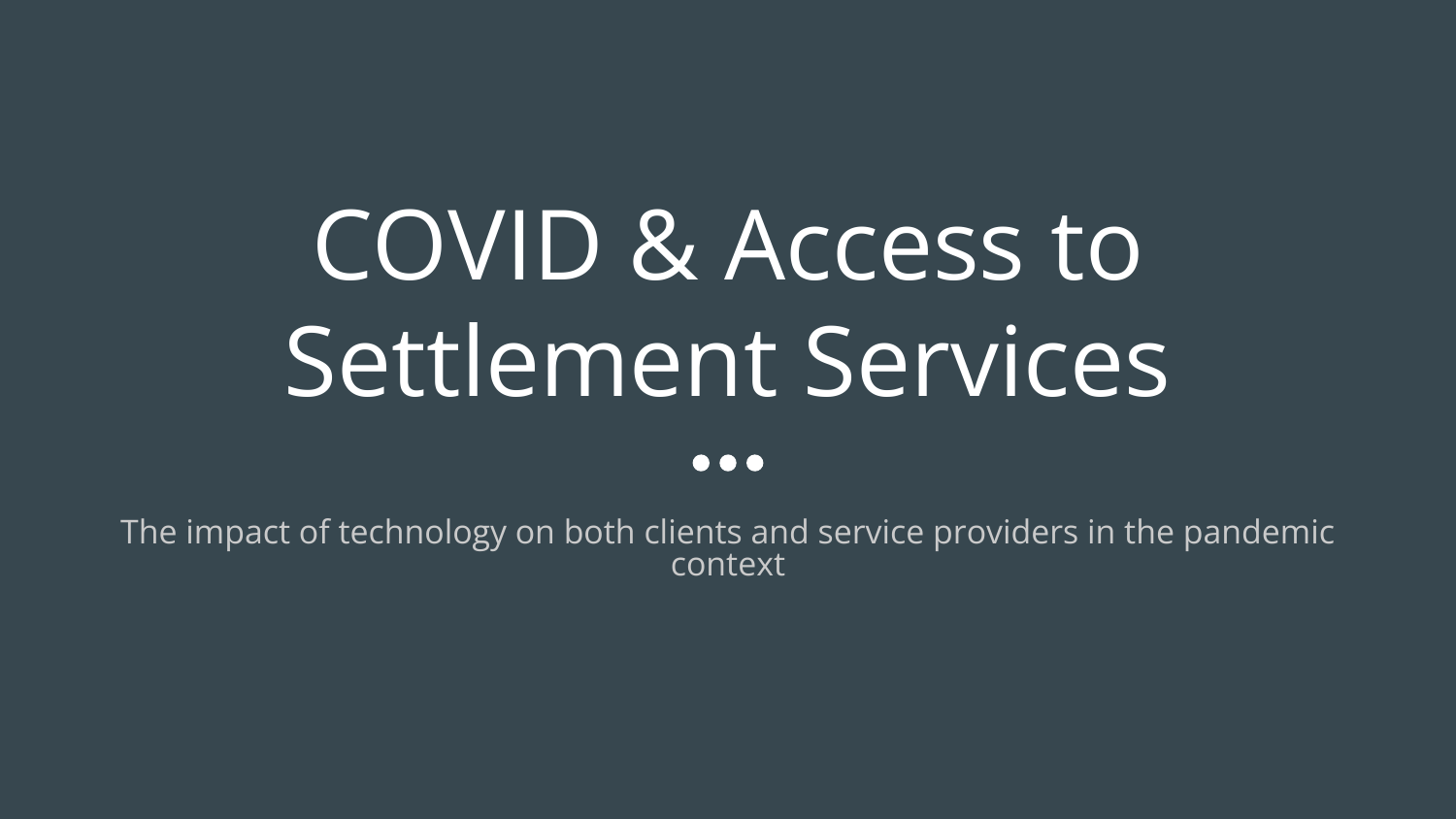#### Sector Digital & Informational Context & Capabilities

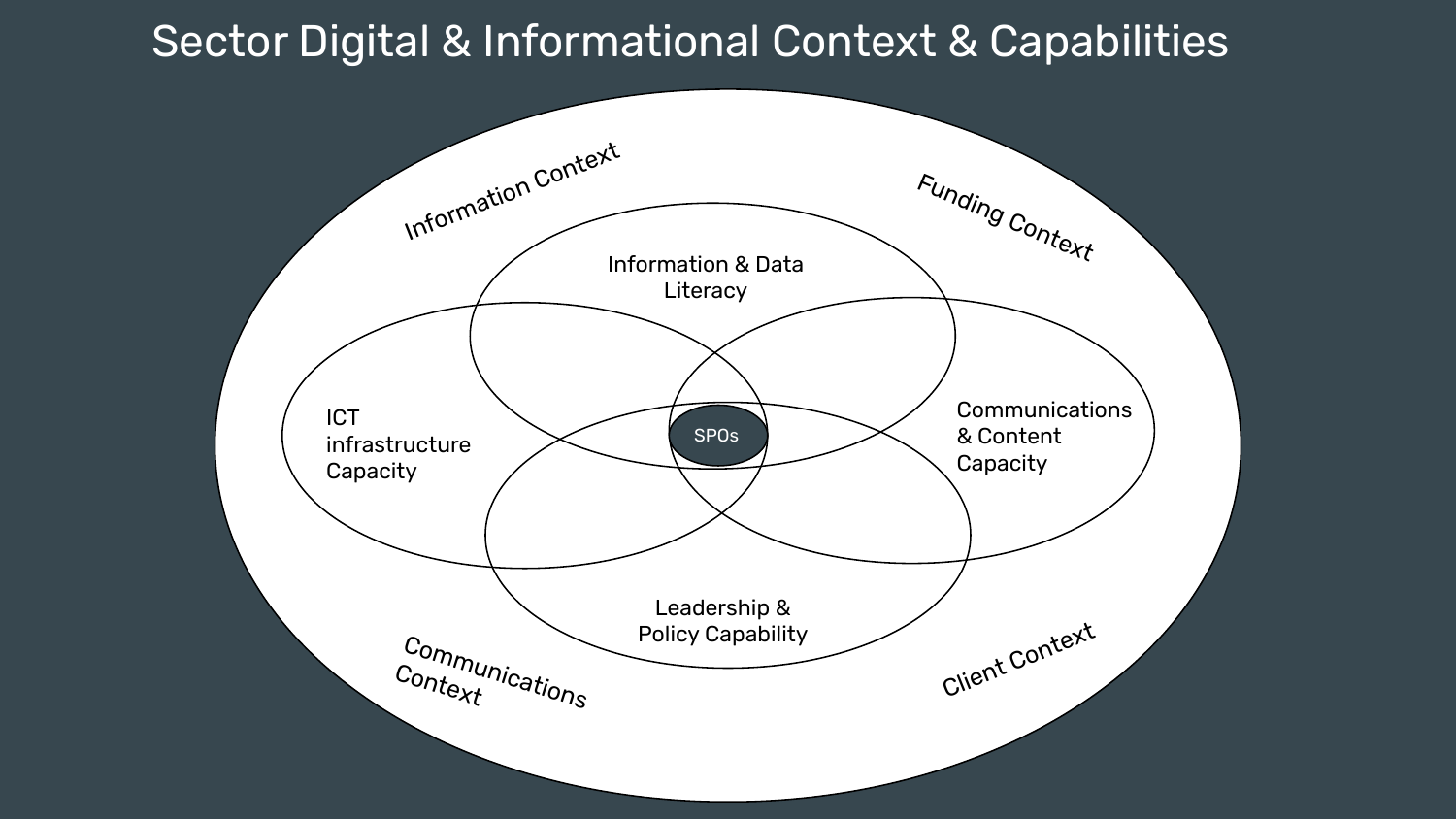### What we know

- March 2020 everyone and everything went online
- Agencies adapted, and were creative with how they reached and served newcomers
- The switch was difficult for many Settlement practitioners and clients
- However, early on it was working: 'Almost two-thirds of front-line practitioners have been able to make the switch successfully to remote work. Almost 25% even found themselves surprised to be enjoying this way of working.However, almost one-third found themselves struggling. Among leadership an almost equal number were making the switch to remote work successfully, with 52% finding it challenging but that they have been able to adapt. However, almost one-third found it a big shift, with 21% working longer hours."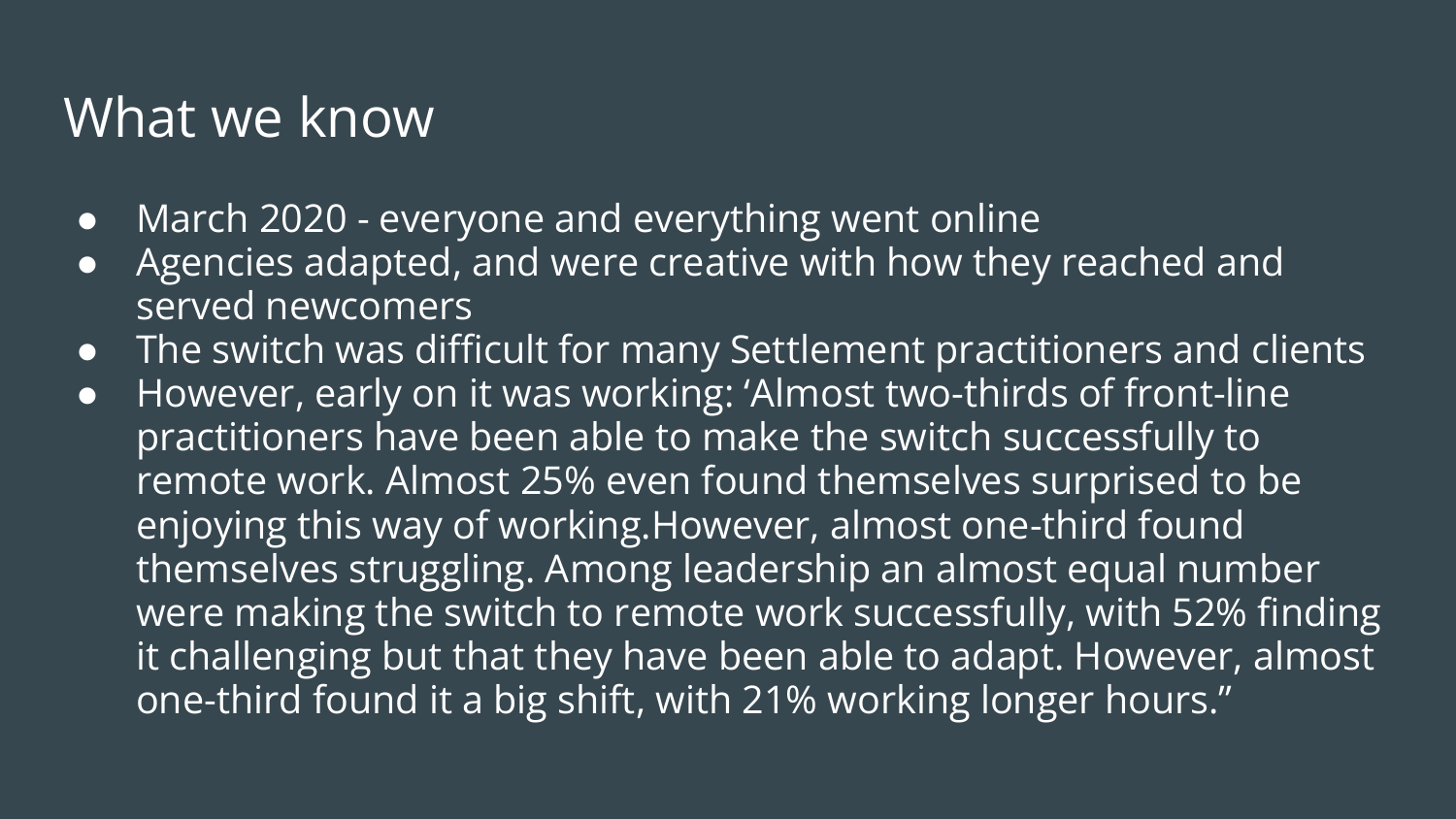### What we know

- The digital divide is real for newcomers. There is no one persona, digital inclusion and equity are complex.
- However, many newcomers are able to access services. Some prefer online/remote. Some do not.
- $\bullet$  The digital divide is real for the sector as well.
- We developed a comprehensive understanding of digital equity in our sector.
- Digital transformation is complex. The sector is unsure of the "right way" to deliver digital/remote services.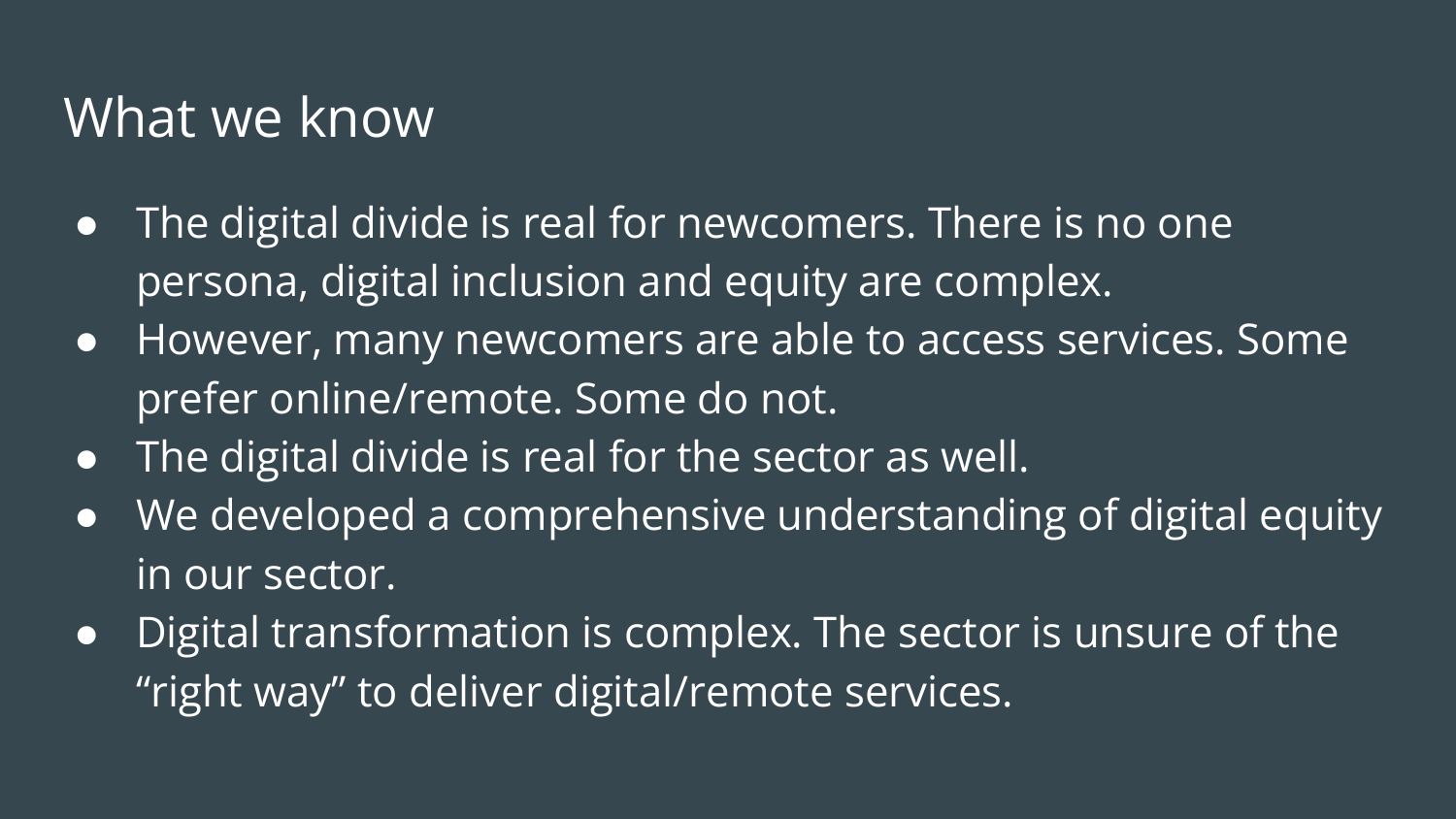### What we learned

- A lot of research, surveys, and consultations looking at the digital shift, client access, etc., have happened over the past 2 years.
- The core conclusions are similar it's been difficult, but service, has continued, and we've learned what's possible in a remote/digital service system. Service and information access has increased in many cases.
- Some newcomers are waiting/have waited for in-person service to resume. Some staff can't wait to go back into the office.
- But, we're not going back to business as usual.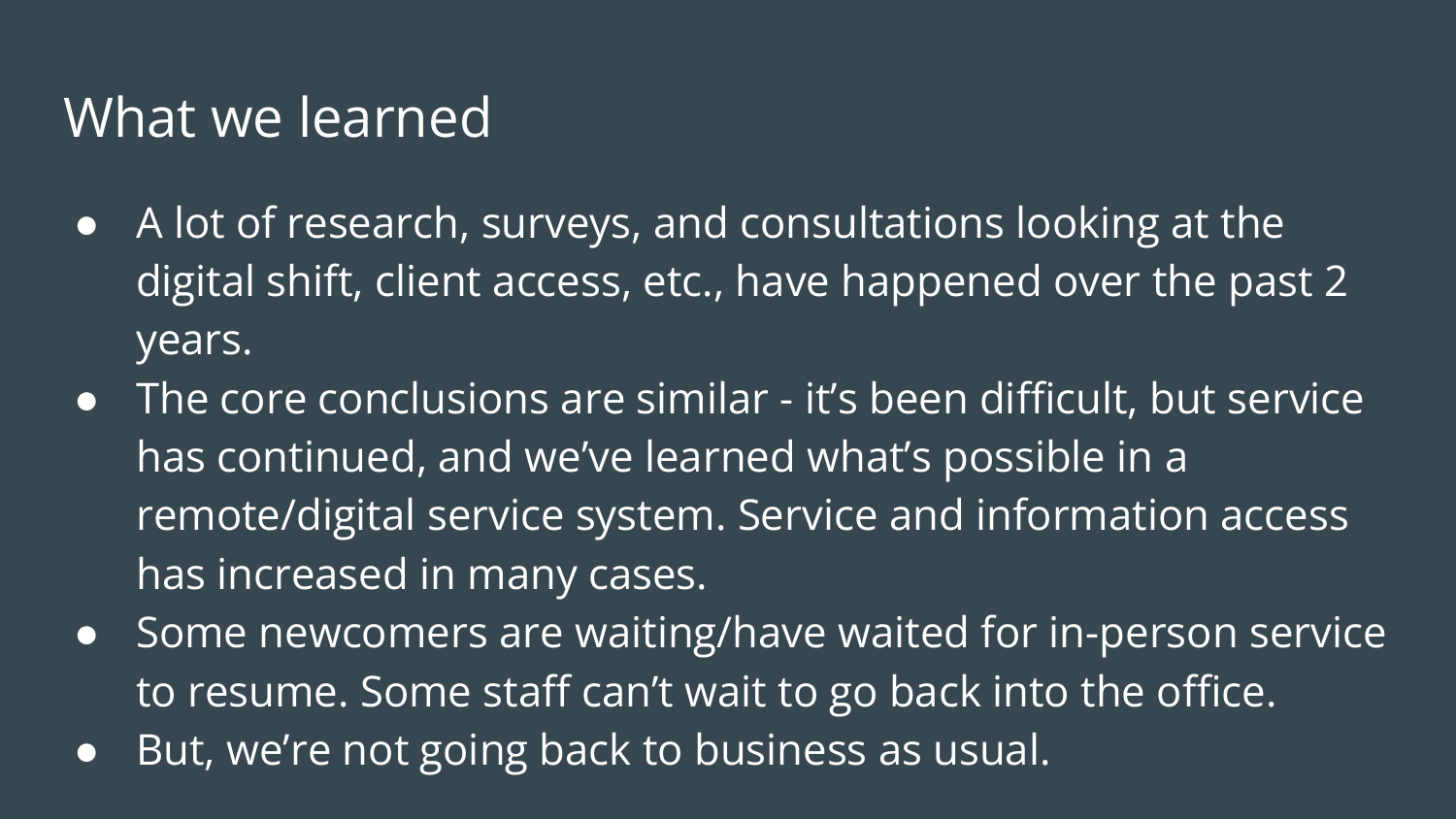#### Current research - common themes

- There are unique needs and challenges for different regions
- The sector is keen to work together toward more innovative and collaborative practices
- The pandemic should be viewed as an enabling condition for innovation and collaboration: it necessitated two-way dialogue between funders and SPOs, leading to adaptive responses to uncertain situations
- Investing time and resources into increasing digital literacy and capacity across the sector - including newcomers and SPOs is essential to holistic service delivery moving forward
- Expand service eligibility to allow SPOs to formally serve clients including foreign students and TFWs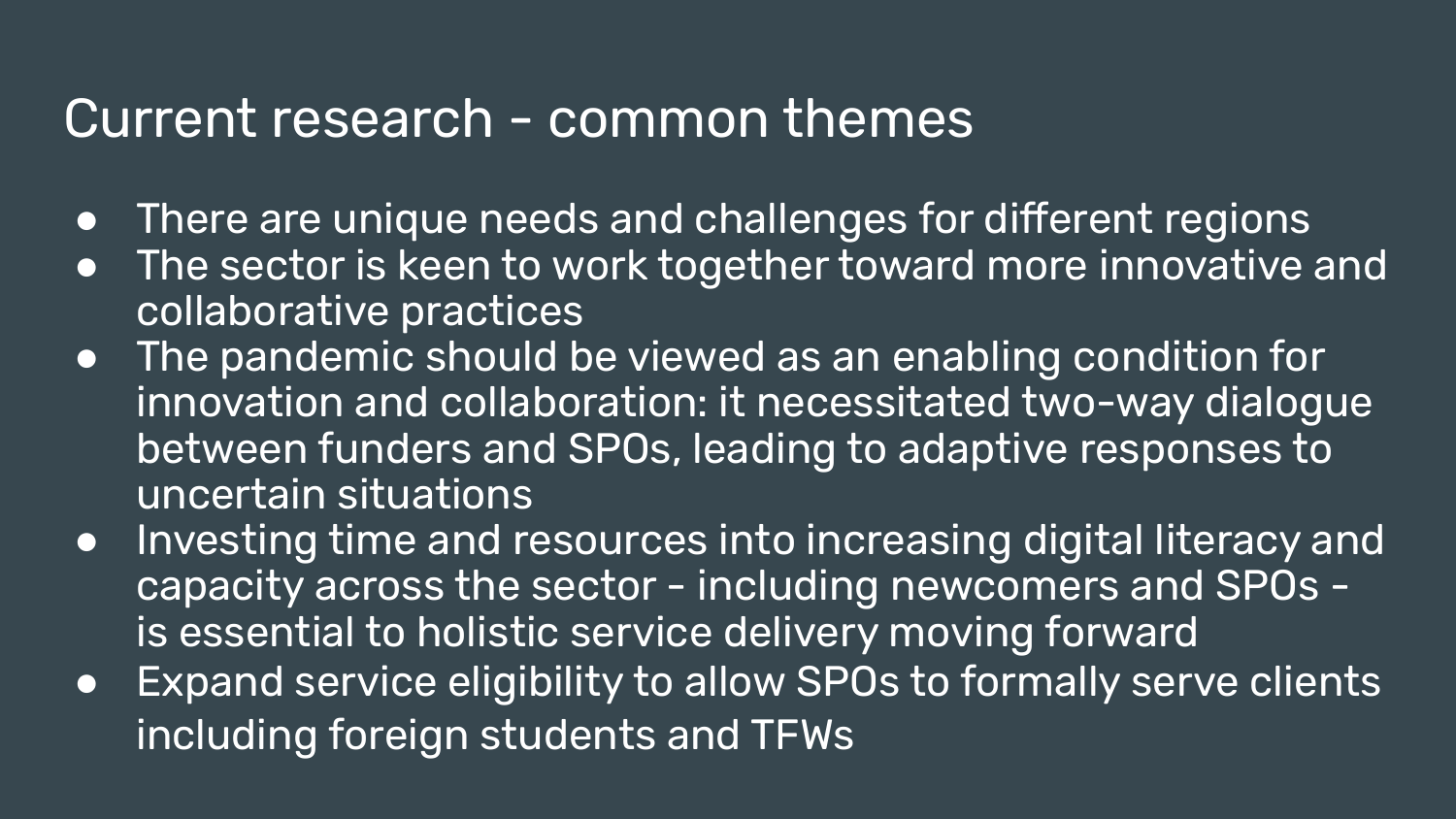#### Current research - common themes

- Build and implement more innovation-focused, flexible funding arrangements to allow for hypothesis testing and responsive/adaptive programming
- Invest in knowledge mobilization and professional development resources for sector service providers
- Empower newcomers to be agents of innovative practices and drivers of their own settlement journeys
- The sector and newcomers are resilient, innovative, and forward looking.
- Digital/remote service delivery can work for many, but not all, newcomers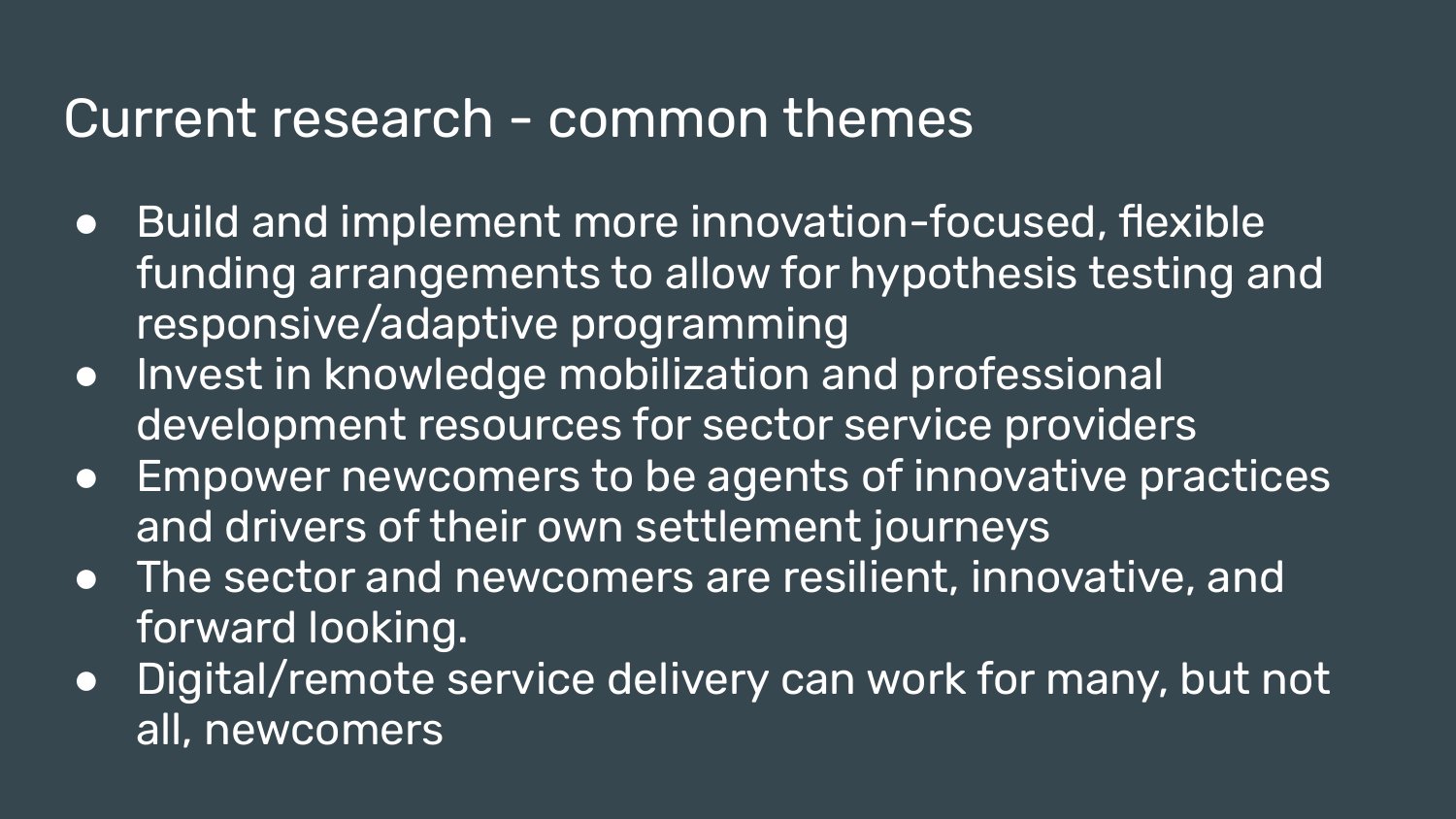### Where we're going - Hybrid Service Delivery

Blended learning/teaching requires

- Thoughtful planning
- New approaches to service design



● Pedagogical shifts and skills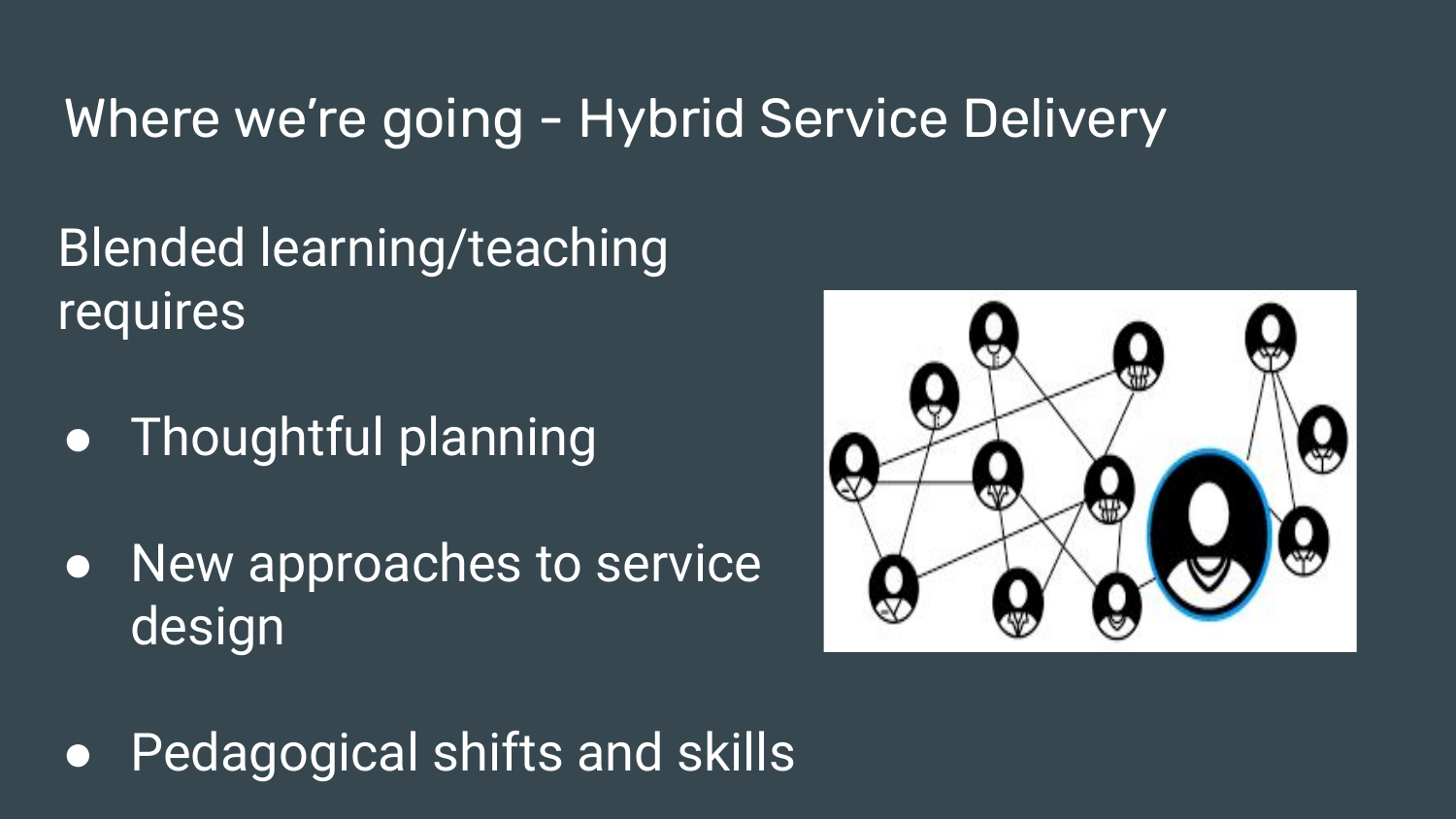#### Baselines in hybrid service delivery

- Baselining: frameworks for reference of quality digital service delivery
- Competencies technologies, infrastructure, digital literacies, digital capacity that all agencies need to have

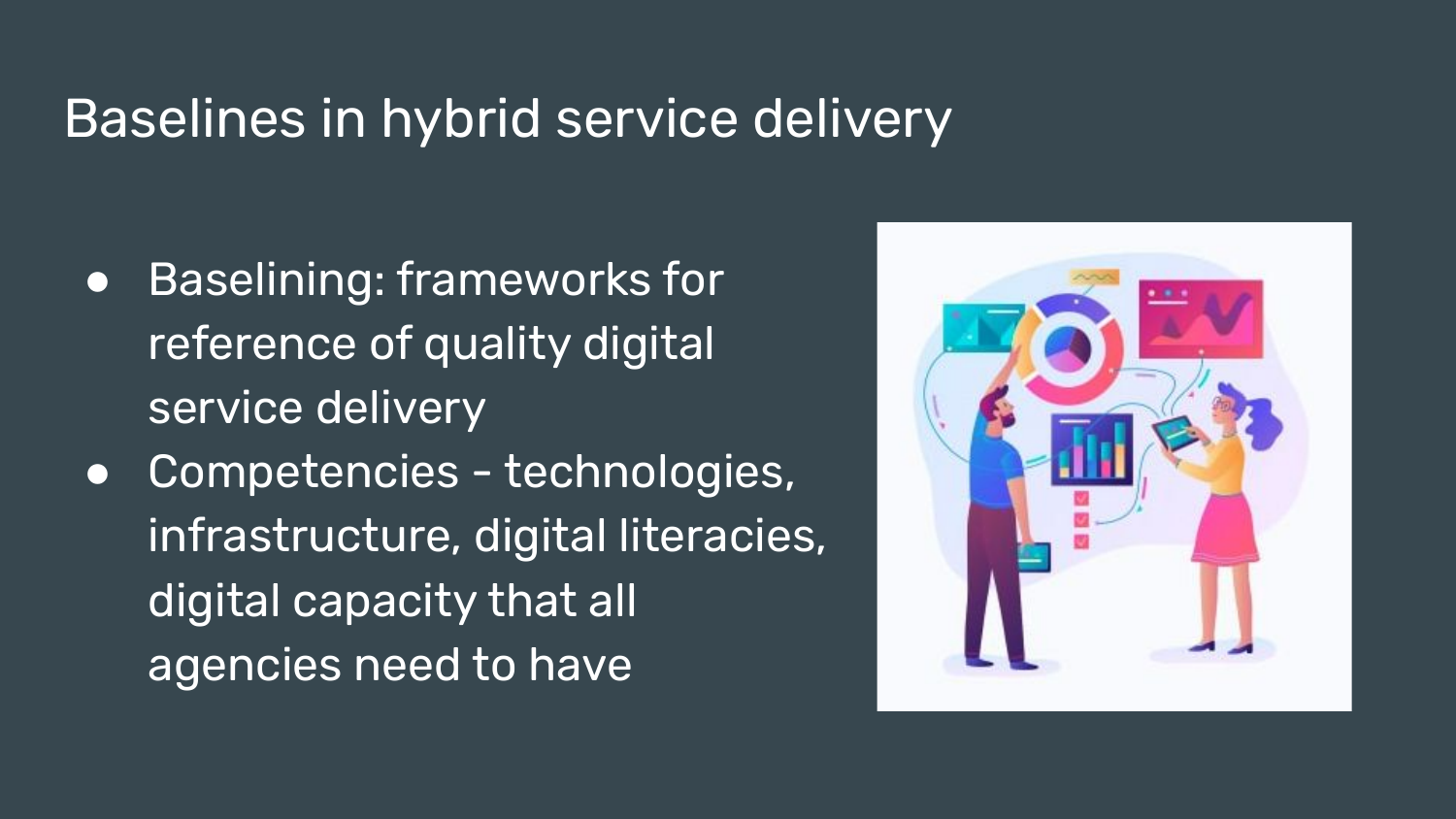### **The future of your job**

Your job is not at risk. It will change, but your role is more important than ever before (personalization, misinformation, disinformation, curation, incorporating data into your work, systems/community/tech navigation, etc.)

What does that job look like? It's up to us. Define and educate our funders.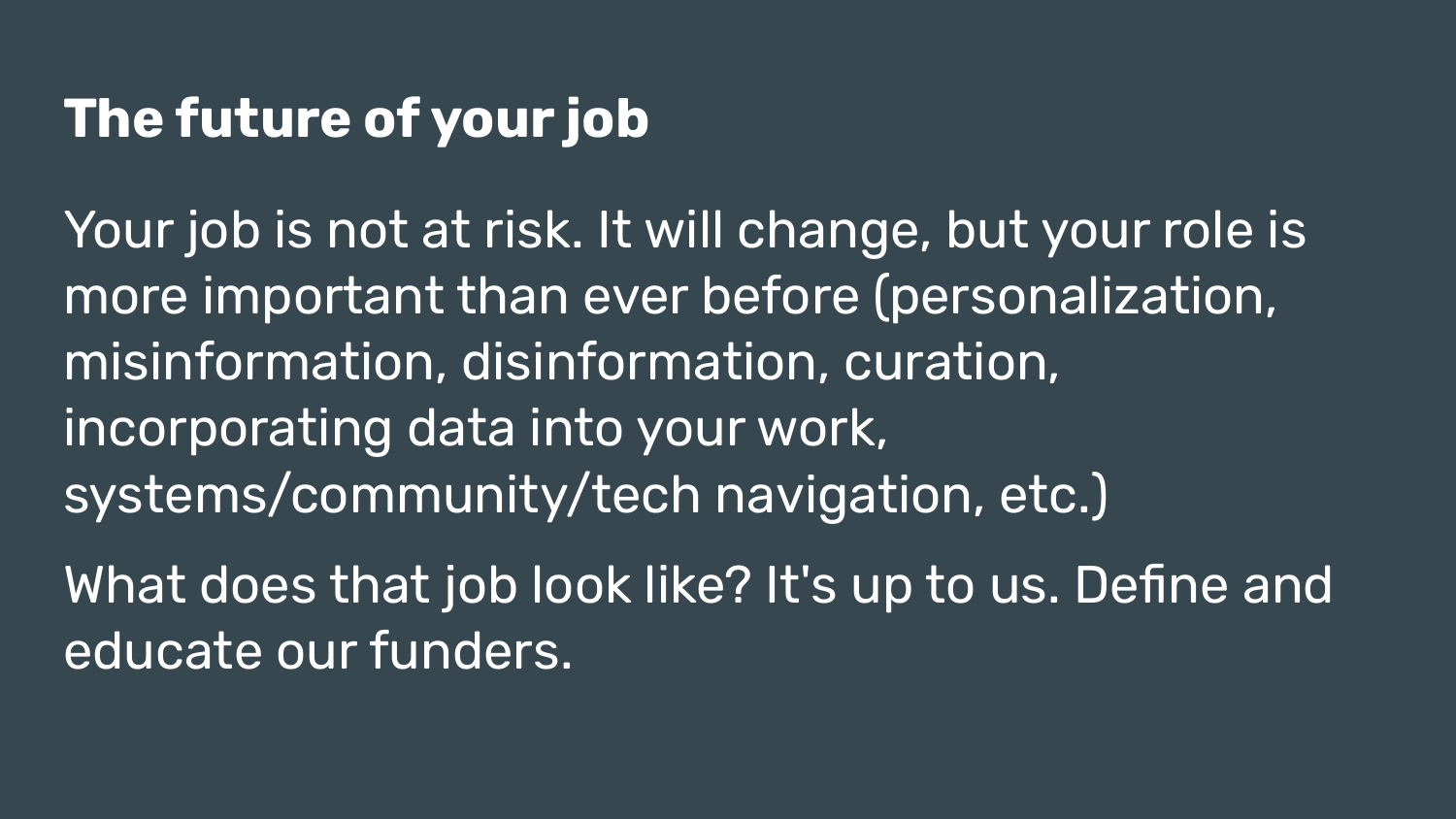### New Professional Roles in Settlement Service **Delivery**

- A digital coordinator could wear multiple hats and functioned in different roles.
- A digital lead could identify digital service delivery needs amongst staff and clients. This role should also develop ways to support staff to be engaged in virtual spaces.
- Digital navigators and specialists could offer customized digital training for both clients and staff.

It is important that settlement workers learn to be substantially knowledgeable about digital devices and platforms and prepare for digital transformation readiness.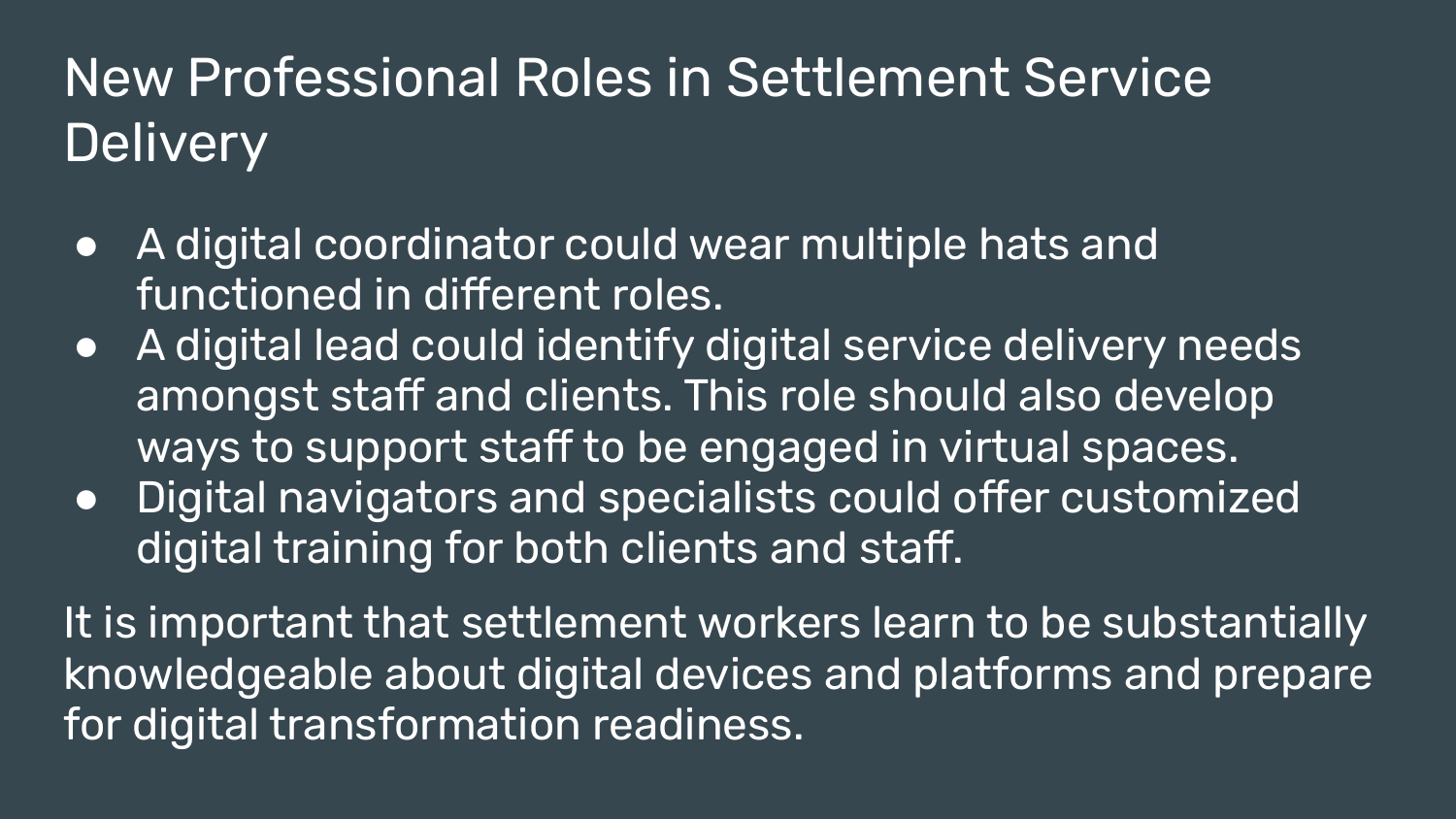# What does a digitally mature sector look like?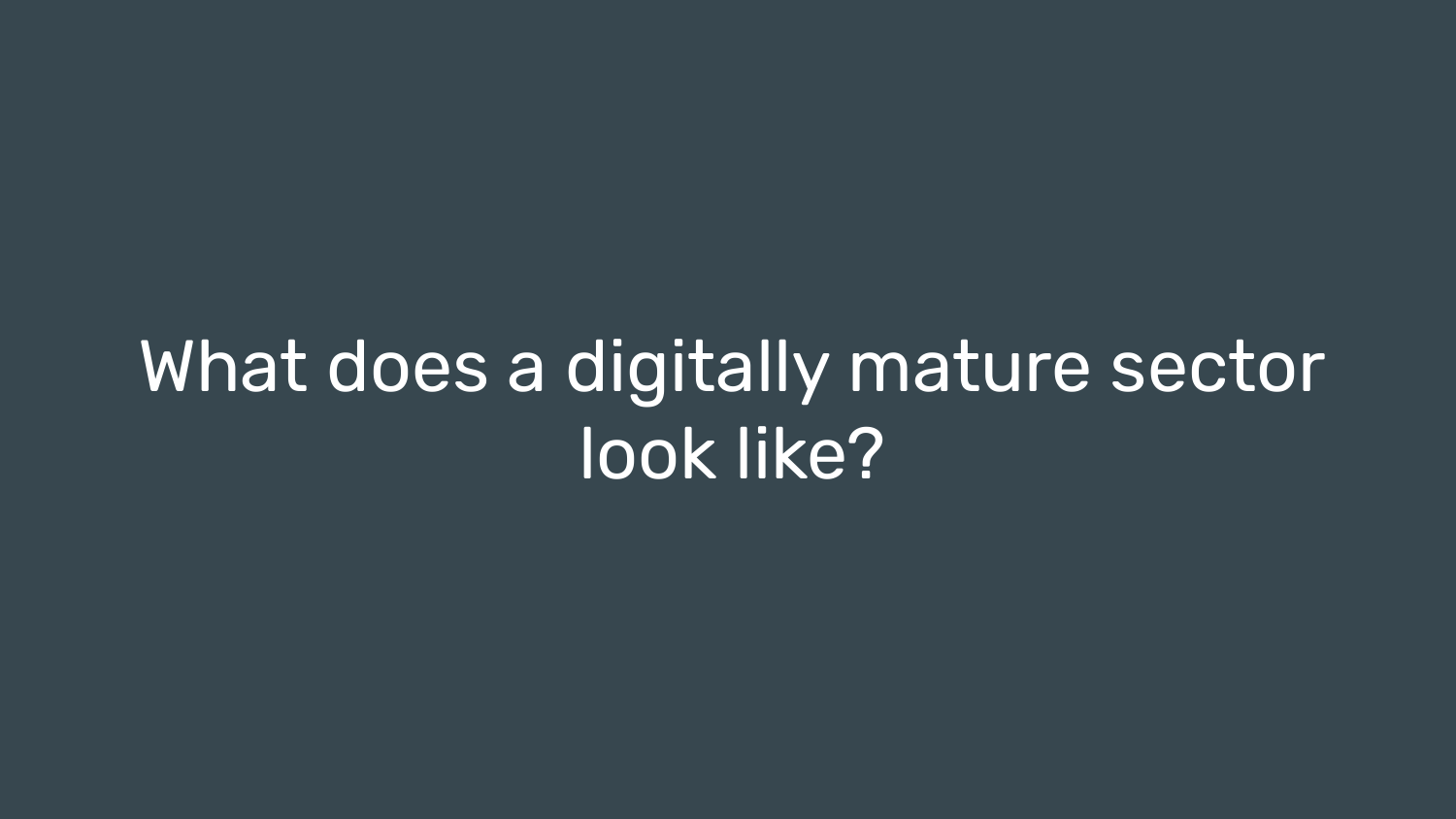### Digital maturity

Leading category, indicating that the organizational motivation matches preparedness

#### Investment

**Readiness** 

May be leading or lagging, depending on the stage of digital transformation, but generally moves in sync with DNA

#### Data

Preferably leading, as data informs choices along the digital transformation journey





People Leading category, perhaps the most critical

#### **Process**

Leading category, suggesting the organization is embracing the opportunity to reimagine and refocus for greater impact

#### **Technology**

Lags Process and People in ideal transformation, indicating ideal investments being made to support new models

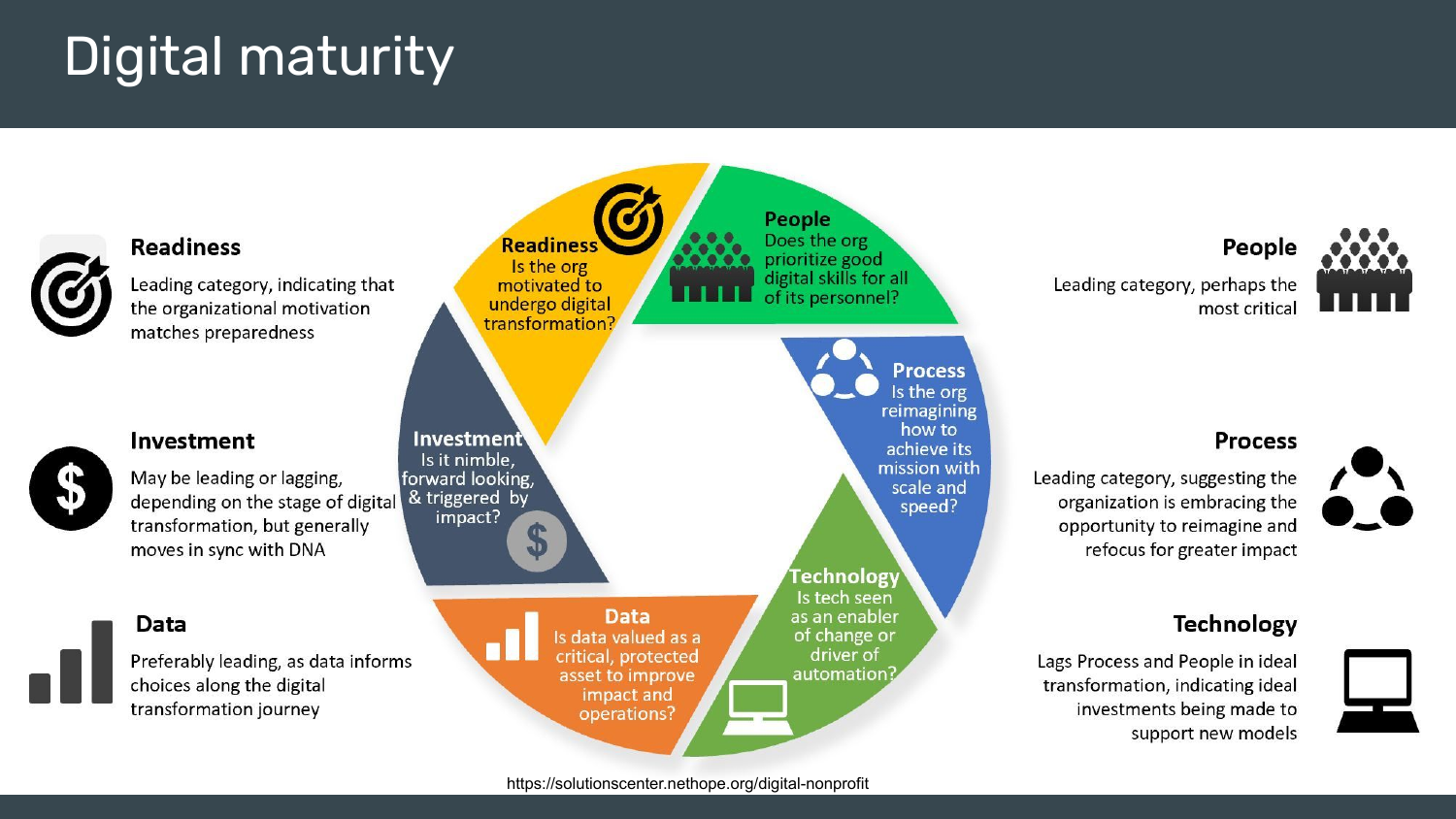### Digital maturity



**Digital Settlement Agency** 

#### **Baselines in hybrid** service delivery

A floor of infrastructure & competencies

#### Three I's of Immigrant Integration

Intentionality, Instruments, Investments

#### **Client-Centric Data**

Creating a seamless client settlement experience and journey.

#### Professional **Development**

Competencies framework for PD. Knowledge mobilization.

#### Digital/Data Maturity & **Risk Frameworks**

Learn, borrow, customize, implement.

#### Digital Inclusion & **Equity**

Aligned with sector values of access, anti-oppression, inclusion.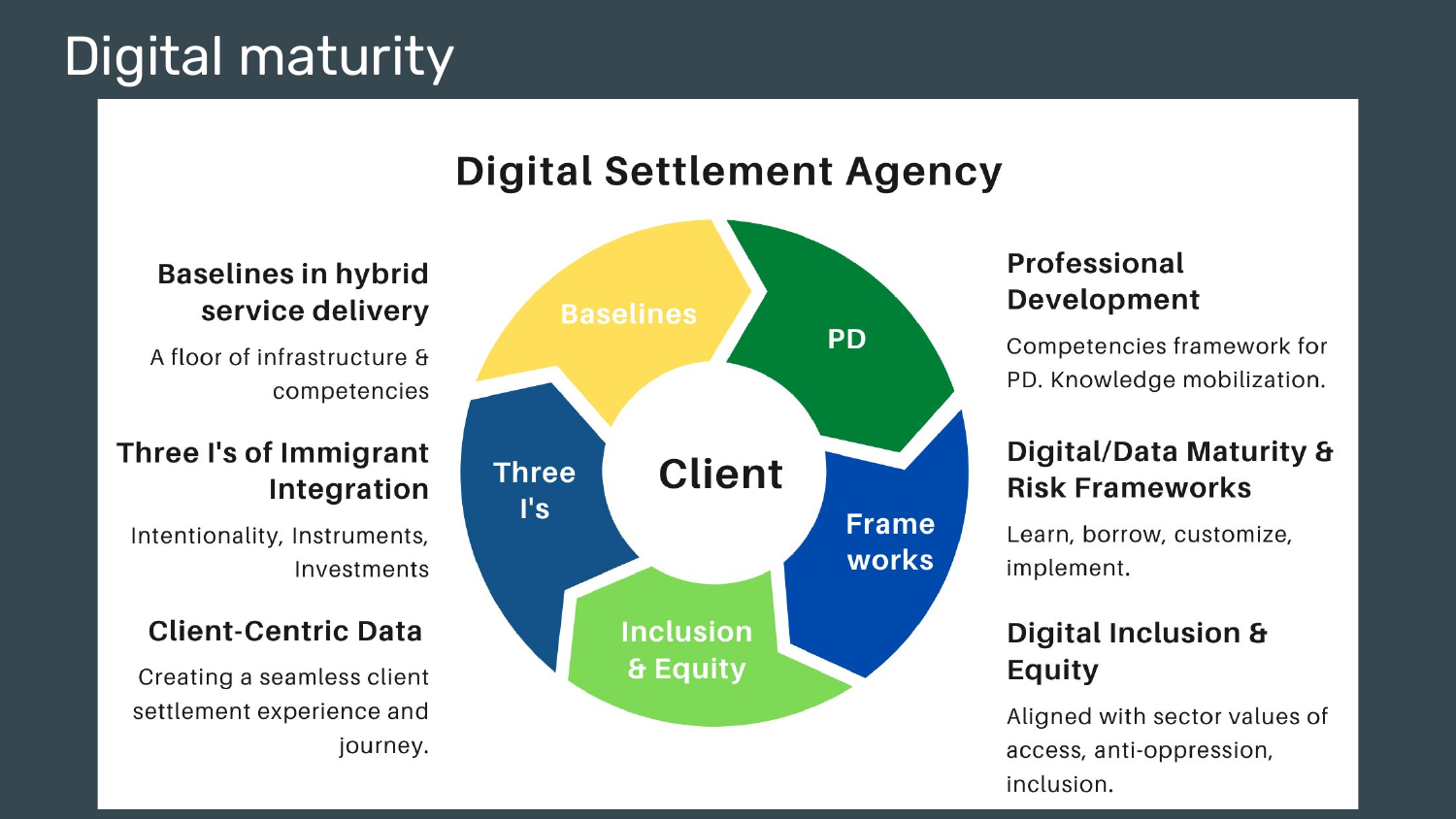Digital Inclusion - addressing digital equity and the digital divide

- Complex social challenge that require well-planned interventions in hybrid service delivery
- Digital divide for clients: (1) limited access to digital devices and platforms, (2) low literacy in English or in their own languages, and (3) digital equity also intersects with other equity and social justice issues
- 5 A's of technology access: availability, affordability, awareness, ability, agency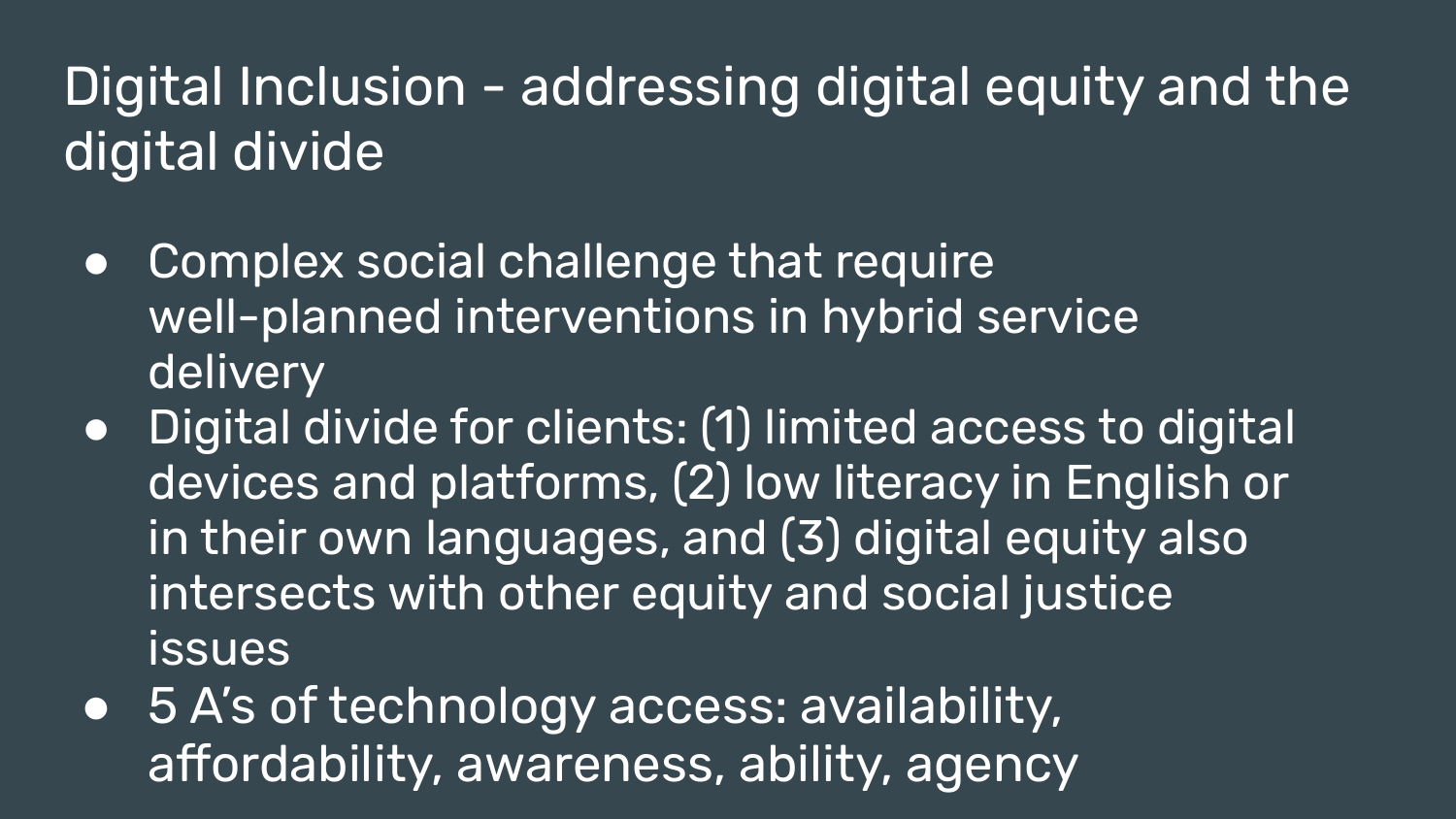### Digital Inclusion - addressing digital equity and the digital divide

- We have come to a better understanding of the multi-dimensions of digital inequality
- Digital inclusion needs to consider different social and situational contexts
- Digital inequality also happens to settlement workers themselves
- You cannot do this alone.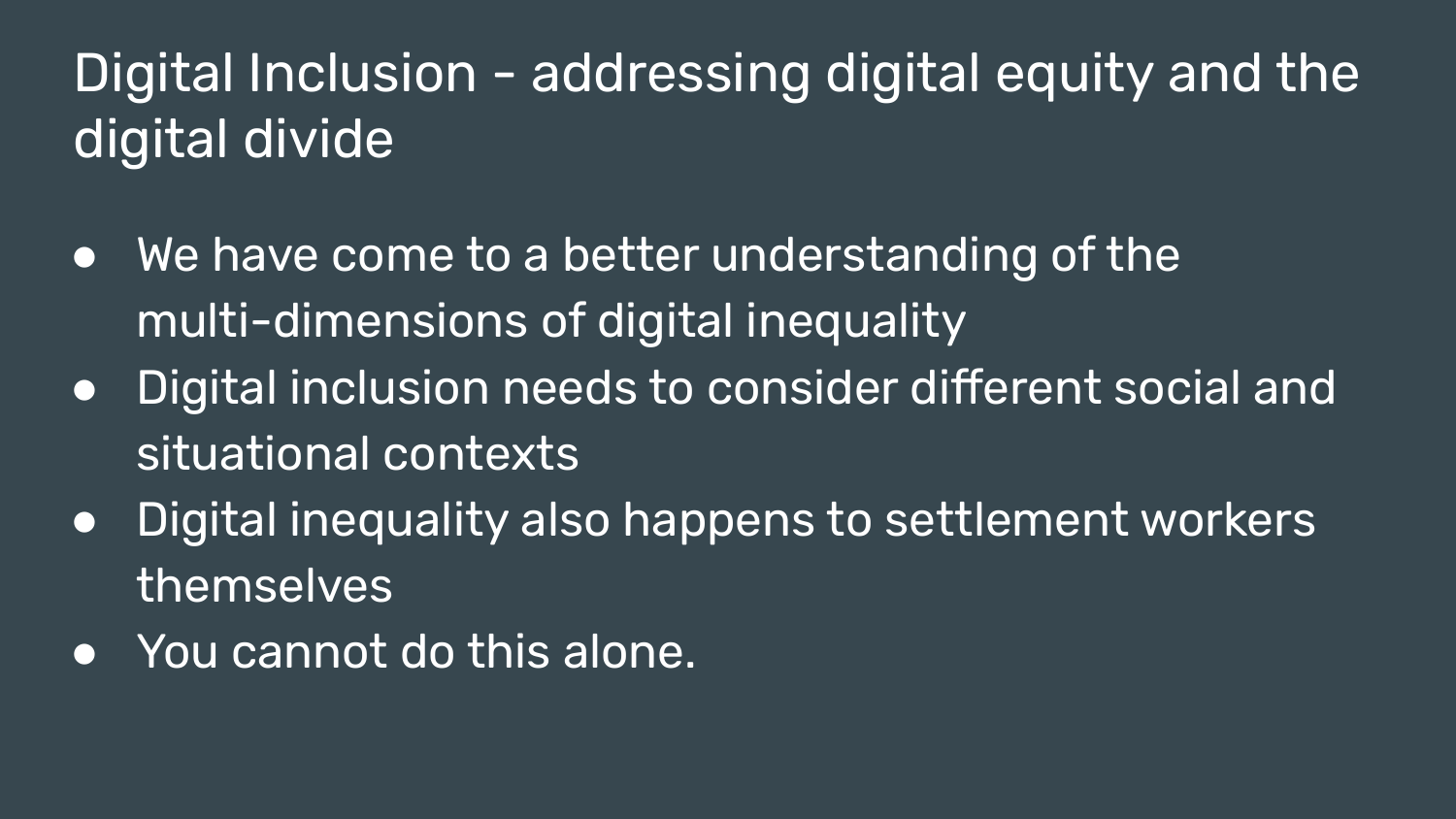

https://grantcraft.org/content/blog/from-good-idea-to-proble m-solved-funding-the-innovation-means-funding-the-p/The Bush Prize for Community Innovation

A culture of innovation (doing the process repeatedly)

**Wilder** Doogarah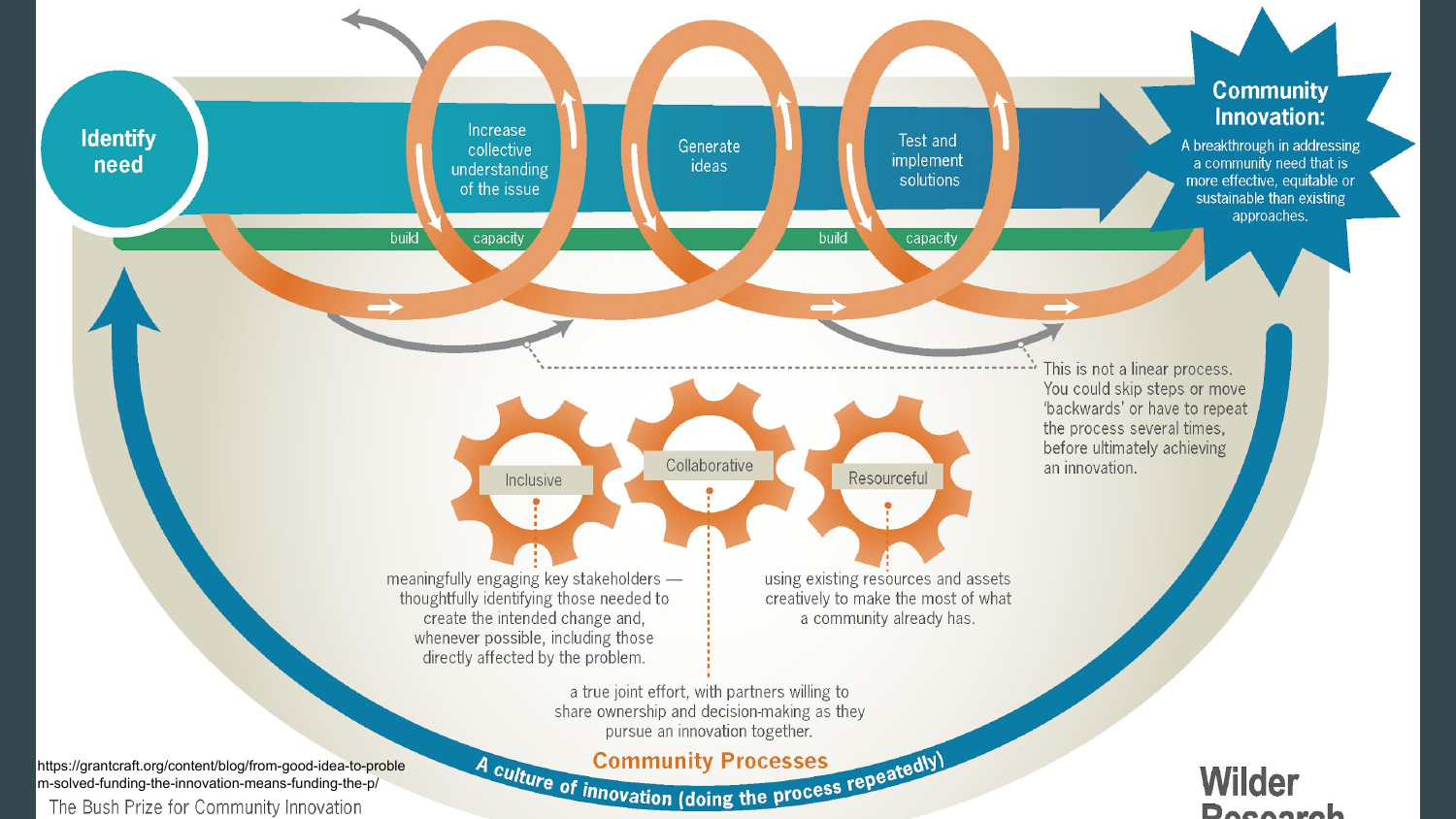### **Innovations and promising practices**

Innovation: the **digital** and **non-digital** practices and approaches that foster the adaptability and agility needed to enable the settlement sector to stay ahead of the curve in a rapidly changing migration and settlement landscape, with the goal of better serving newcomers to Canada. We note a distinction between **innovation**: a process of developing something genuinely new; and **iteration**: a process of refining what is already working to make it even better.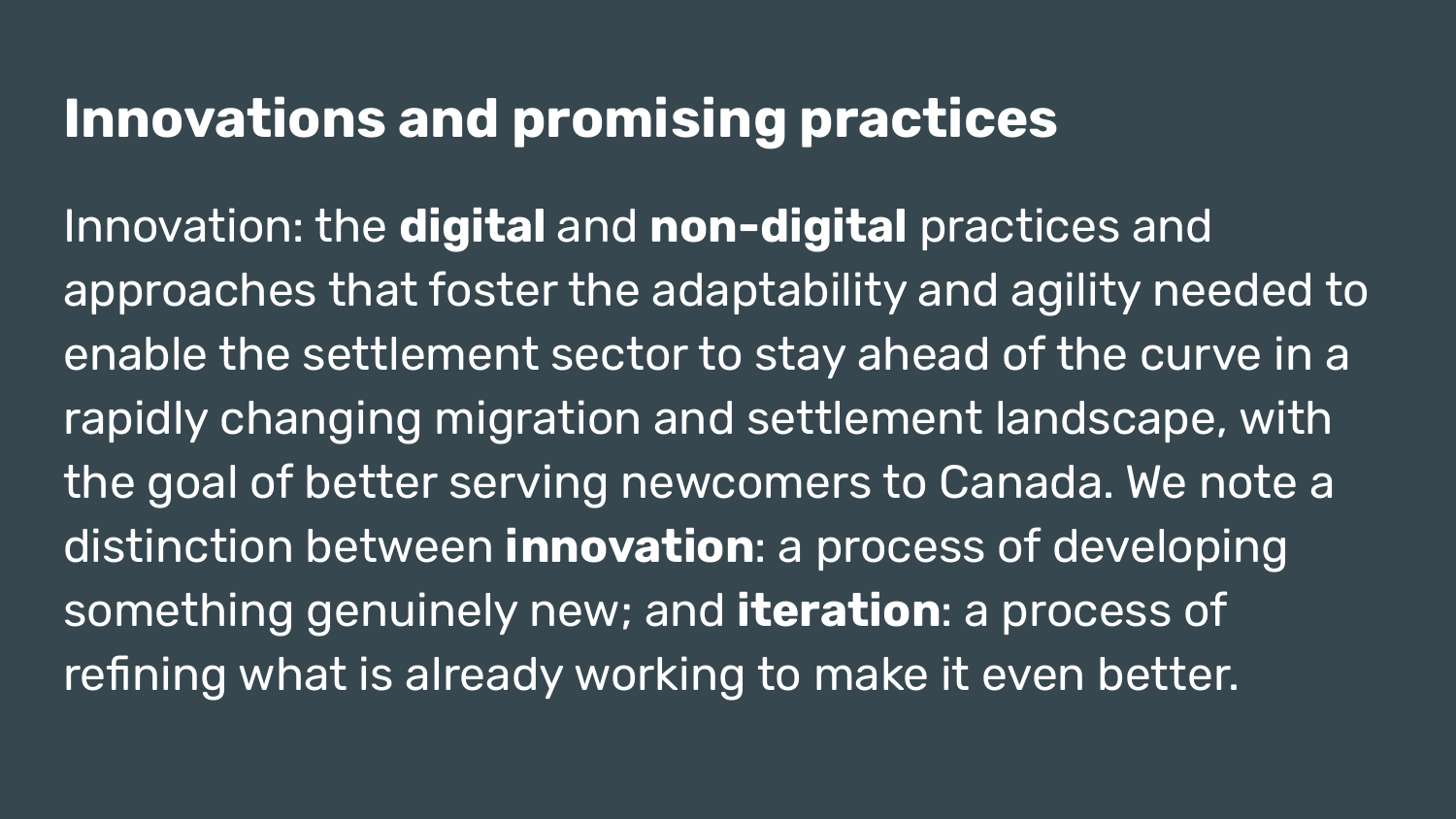### **Centring newcomers & communities**

There is a myth that SPOs do not centre clients in your work.

Of course, we can always do better, and more. In a hybrid service delivery model, there is no wrong door for clients to access services. Accessibility, flexibility, and choice are key.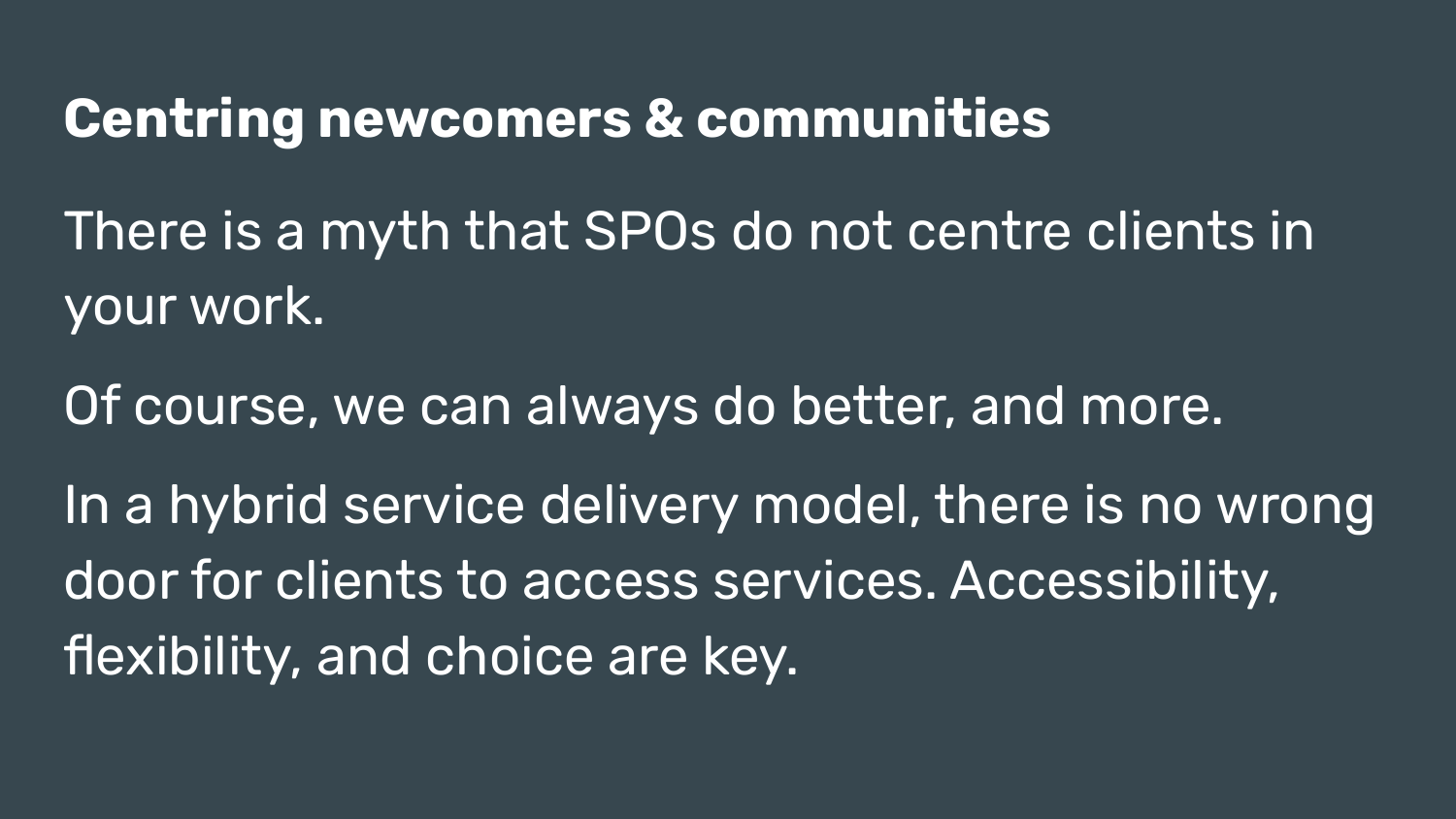### What's next - hybrid/blended



"a combination of face-to-face in classroom and technology-mediated learning using devices such as computers, smartphones, tablets and other mobile devices with an internet connection. These devices may be provided by programs, or learners may be free to bring their own device. Our position is that blended learning in adult education **is not only about the use of tools and resources**. Instead, it is **a way to think about program and curriculum development, including learning design and delivery**." **(Adult Literacy Education Organization)**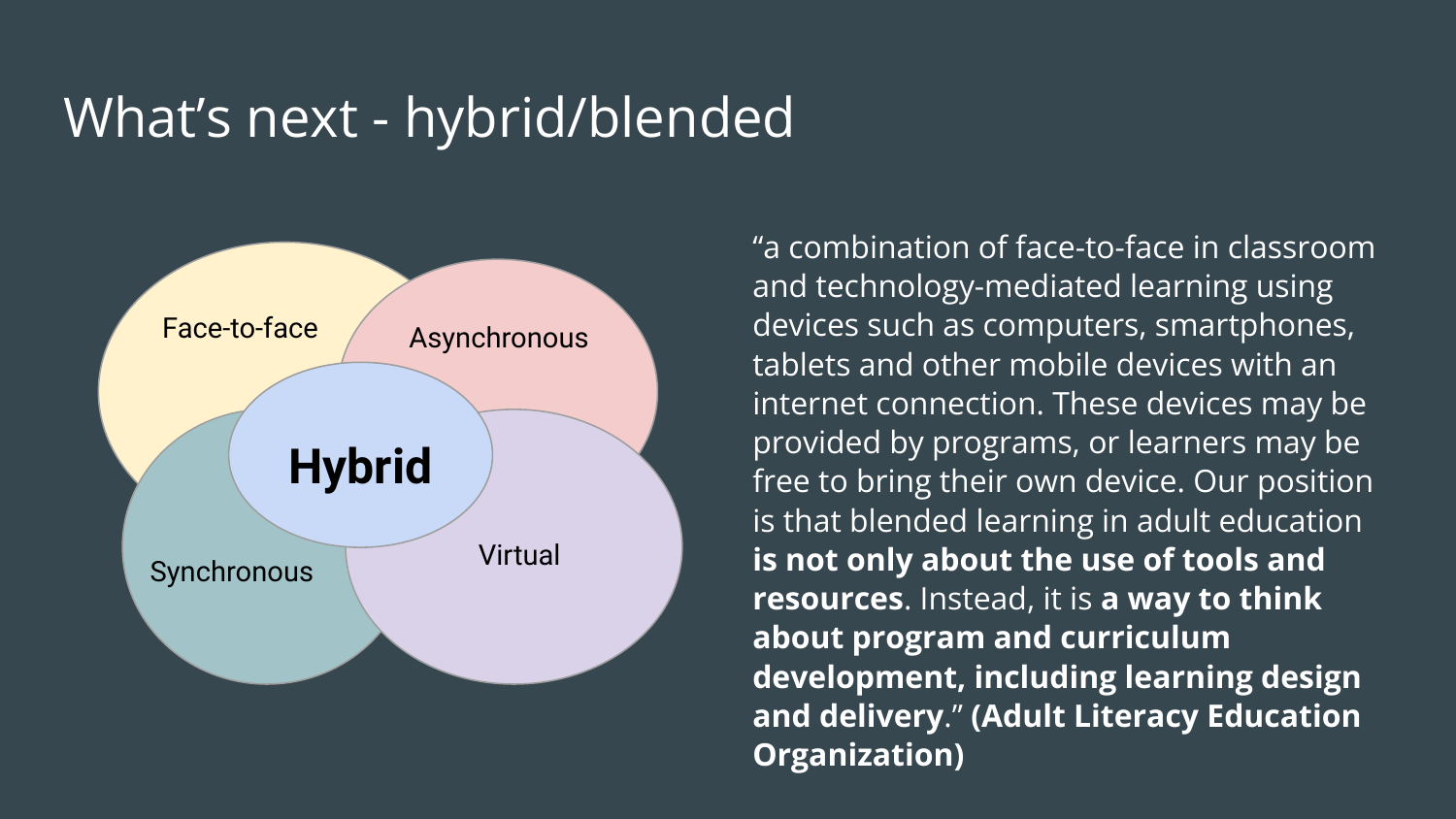#### **Funders and the future**

- They're trying to figure this out too.
- They're working on the future of their services too.
- Don't wait for them to lead. But work with them.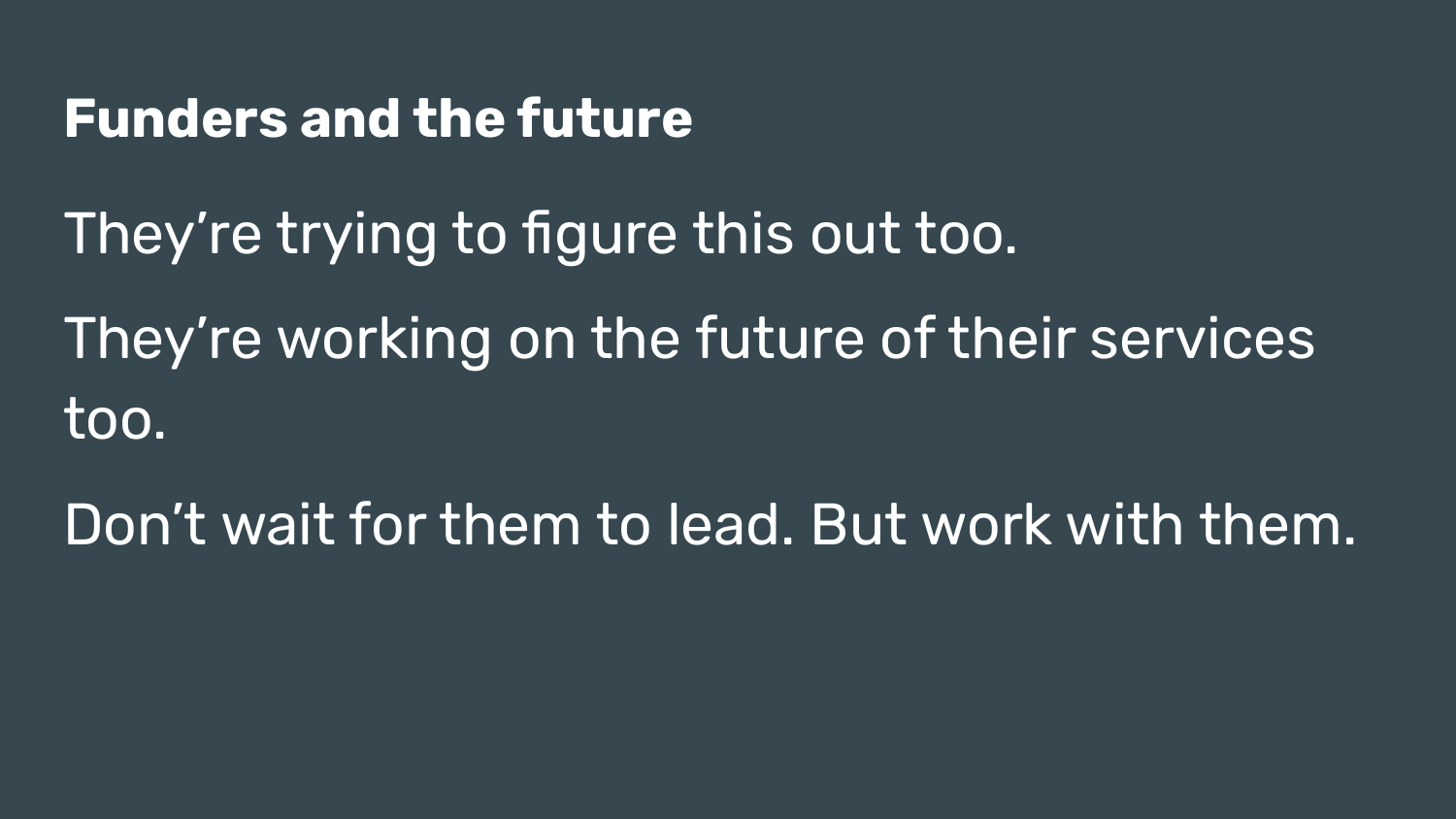### Federal Government digital priorities for the next 3 years (2021–2024)

- **Modernize legacy IT systems** (Provide modern, reliable and secure networks and infrastructure)
- **Improve services** (Improve the service experience of all clients, Maximize public value of data and information, Build and use secure common solutions for digital service delivery)
- **Implement enterprise** (no silos, Manage and use data and information as strategic assets, Plan and govern for the sustainable and integrated management of service, information, data, IT and cybersecurity, Deploy modern and accessible workplace tools and devices)
- **Transform the institution** (Support fully digital delivery by managing a government-wide culture shift, Build a workforce for digital first delivery) https://www.canada.ca/en/government/system/digital-government/government-canada-digital-operat ions-strategic-plans/digital-operations-strategic-plan-2021-2024.html#toc06